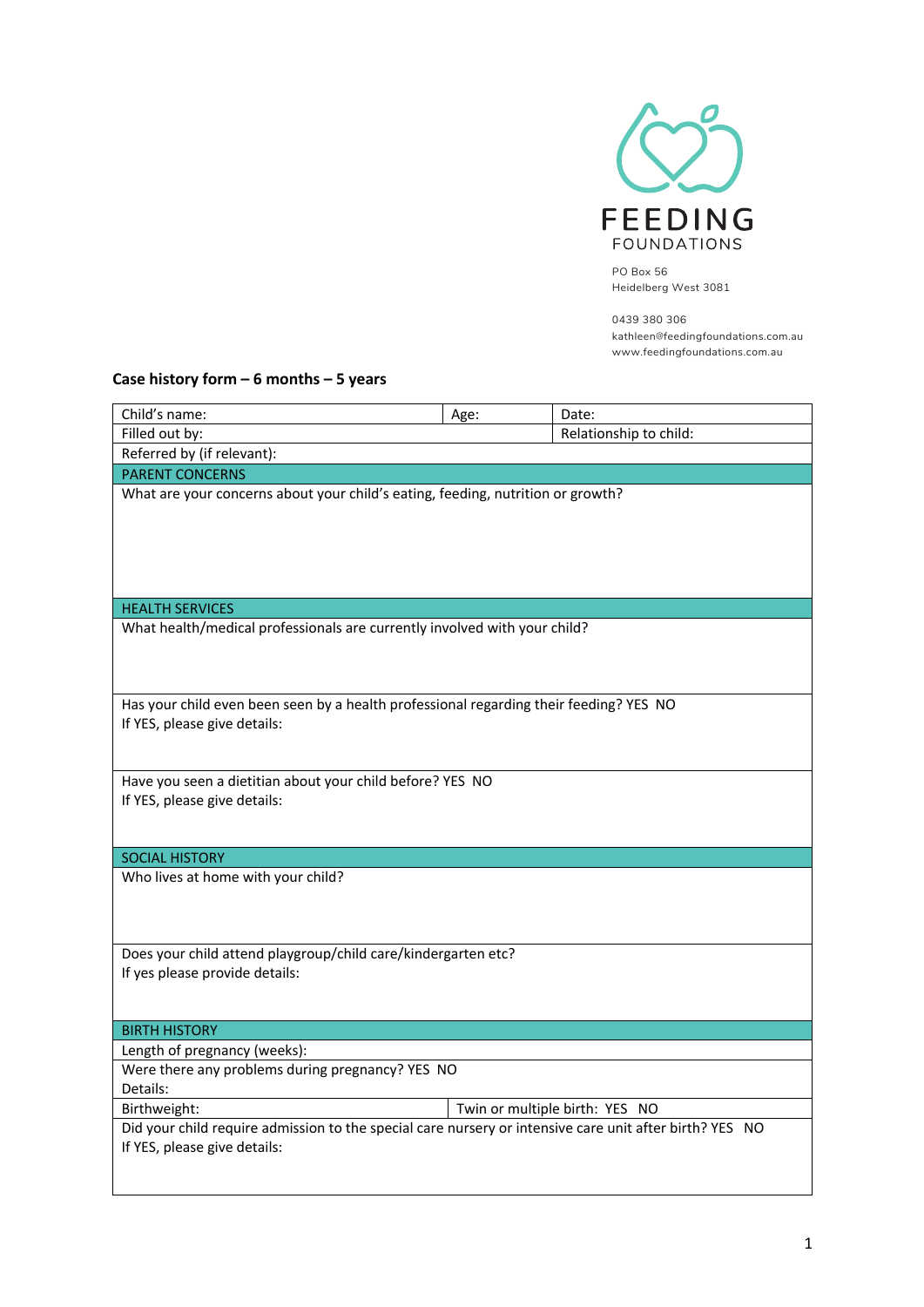| <b>MEDICAL HISTORY</b>                                                                                         |                                         |               |  |  |  |
|----------------------------------------------------------------------------------------------------------------|-----------------------------------------|---------------|--|--|--|
| Does your child have any medical diagnosis or conditions (past or present)? (E.g. gastrointestinal issues such |                                         |               |  |  |  |
| as reflux, vomiting, constipation; poor growth, cardiac or renal conditions; neurological conditions; learning |                                         |               |  |  |  |
| disability etc) YES NO                                                                                         |                                         |               |  |  |  |
| If YES, please give details:                                                                                   |                                         |               |  |  |  |
|                                                                                                                |                                         |               |  |  |  |
|                                                                                                                |                                         |               |  |  |  |
|                                                                                                                |                                         |               |  |  |  |
|                                                                                                                |                                         |               |  |  |  |
| Has your child ever been hospitalised or had any surgeries? YES NO                                             |                                         |               |  |  |  |
| Is YES, please list reason(s) and approximate date/ages:                                                       |                                         |               |  |  |  |
|                                                                                                                |                                         |               |  |  |  |
|                                                                                                                |                                         |               |  |  |  |
|                                                                                                                |                                         |               |  |  |  |
| Does you child have any allergies or intolerances? YES NO                                                      |                                         |               |  |  |  |
| If YES, please provide details:                                                                                |                                         |               |  |  |  |
|                                                                                                                |                                         |               |  |  |  |
|                                                                                                                |                                         |               |  |  |  |
|                                                                                                                |                                         |               |  |  |  |
| What is your child's current health like? (e.g. how often do they get sick, any ongoing issues?)               |                                         |               |  |  |  |
|                                                                                                                |                                         |               |  |  |  |
|                                                                                                                |                                         |               |  |  |  |
| Current (or most recent) weight:                                                                               | Current (or most recent) length/height: |               |  |  |  |
|                                                                                                                |                                         |               |  |  |  |
| What has their growth been like since they were born?                                                          |                                         |               |  |  |  |
|                                                                                                                |                                         |               |  |  |  |
| How do you feel about your child's size and shape?                                                             |                                         |               |  |  |  |
|                                                                                                                |                                         |               |  |  |  |
|                                                                                                                |                                         |               |  |  |  |
| Any relevant family history of medical, developmental, allergy or eating issues? YES NO                        |                                         |               |  |  |  |
| If YES, please give details:                                                                                   |                                         |               |  |  |  |
| <b>DEVELOPMENTAL HISTORY</b>                                                                                   |                                         |               |  |  |  |
|                                                                                                                |                                         |               |  |  |  |
| Did you child ever have any delays in developing motor, language or learning skills? YES NO<br>Details:        |                                         |               |  |  |  |
|                                                                                                                |                                         |               |  |  |  |
|                                                                                                                |                                         |               |  |  |  |
| When was you child toilet trained? (If applicable)                                                             |                                         |               |  |  |  |
| If toilet trained, do they still have 'accidents' (when, how often)                                            |                                         |               |  |  |  |
|                                                                                                                |                                         |               |  |  |  |
| What is your child's sleeping like currently? (e.g. do they wake, are they easy to settle?)                    |                                         |               |  |  |  |
|                                                                                                                |                                         |               |  |  |  |
|                                                                                                                |                                         |               |  |  |  |
|                                                                                                                |                                         |               |  |  |  |
|                                                                                                                |                                         |               |  |  |  |
|                                                                                                                |                                         |               |  |  |  |
| <b>FEEDING HISTORY</b>                                                                                         |                                         |               |  |  |  |
| Was/is your child breastfed or bottle fed?                                                                     |                                         | For how long? |  |  |  |
|                                                                                                                |                                         |               |  |  |  |
| Any problems with breast or bottle feeding? (e.g. weak suck, long feeds, low/oversupply, fussy at              |                                         |               |  |  |  |
| breast/bottle, frequent breast problems (e.g. blocked ducts/mastitis)                                          |                                         |               |  |  |  |
|                                                                                                                |                                         |               |  |  |  |
|                                                                                                                |                                         |               |  |  |  |
|                                                                                                                |                                         |               |  |  |  |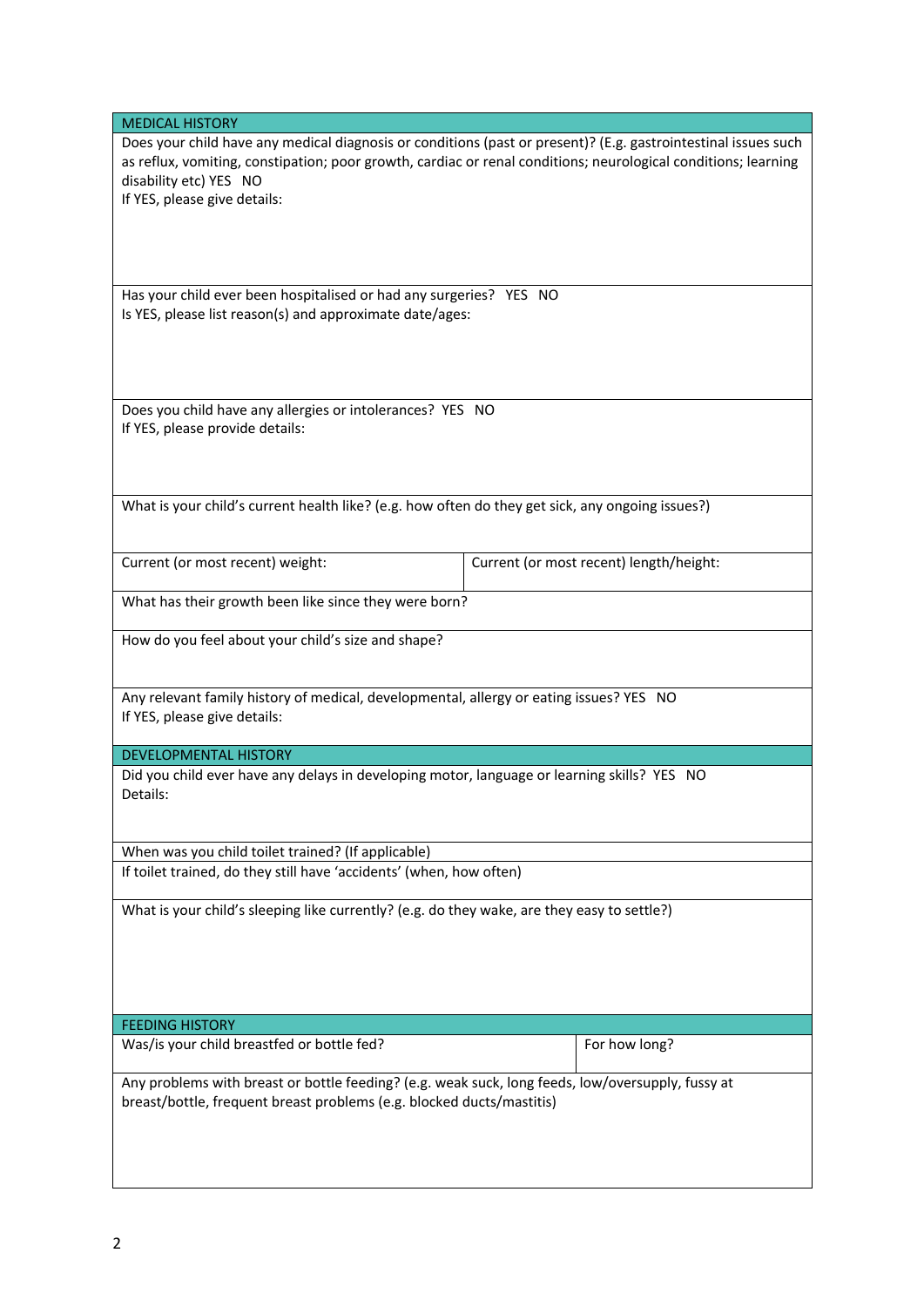

PO Box 56 Heidelberg West 3081

0439 380 306 kathleen@feedingfoundations.com.au www.feedingfoundations.com.au

| Was your child tube fed at any point? For how long? What type? (e.g. NGT, NJT, PEG)                                                          |                |              |  |                           |                    |  |
|----------------------------------------------------------------------------------------------------------------------------------------------|----------------|--------------|--|---------------------------|--------------------|--|
| At what age did your child start solids?                                                                                                     |                |              |  |                           |                    |  |
| Any problems with the introduction of solids?                                                                                                |                |              |  |                           |                    |  |
|                                                                                                                                              |                |              |  |                           |                    |  |
| Did your child have difficulty with transitioning to lumpy, textured or chewy foods (e.g. gagging, refusing)                                 |                |              |  |                           |                    |  |
|                                                                                                                                              |                |              |  |                           |                    |  |
| At what age did your child eat:                                                                                                              |                | Lumpy foods? |  | Finger foods?             | Chewy foods?       |  |
|                                                                                                                                              |                |              |  |                           |                    |  |
| When did your child's feeding/nutrition concerns begin?                                                                                      |                |              |  |                           |                    |  |
| Describe:                                                                                                                                    |                |              |  |                           |                    |  |
|                                                                                                                                              |                |              |  |                           |                    |  |
|                                                                                                                                              |                |              |  |                           |                    |  |
| <b>CURRENT EATING/FEEDING</b>                                                                                                                |                |              |  |                           |                    |  |
| Where does your child eat meals at home?                                                                                                     |                |              |  |                           |                    |  |
|                                                                                                                                              |                |              |  |                           |                    |  |
| Does your child eat on their own or with others? Who do they eat with?                                                                       |                |              |  |                           |                    |  |
|                                                                                                                                              |                |              |  |                           |                    |  |
| Does your child:                                                                                                                             | Spit food out? |              |  | Hold food in their mouth? | Vomit when eating? |  |
|                                                                                                                                              |                |              |  |                           |                    |  |
| What are your child's preferred food and drinks?                                                                                             |                |              |  |                           |                    |  |
|                                                                                                                                              |                |              |  |                           |                    |  |
|                                                                                                                                              |                |              |  |                           |                    |  |
| What are your child's non-preferred food and drinks?                                                                                         |                |              |  |                           |                    |  |
|                                                                                                                                              |                |              |  |                           |                    |  |
| Are there whole food groups that your child avoids?                                                                                          |                |              |  |                           |                    |  |
|                                                                                                                                              |                |              |  |                           |                    |  |
| If your child only eats a very limited range of foods (e.g. less than 20-30 foods), please list all the<br>foods/drinks that they do accept. |                |              |  |                           |                    |  |
|                                                                                                                                              |                |              |  |                           |                    |  |
|                                                                                                                                              |                |              |  |                           |                    |  |
|                                                                                                                                              |                |              |  |                           |                    |  |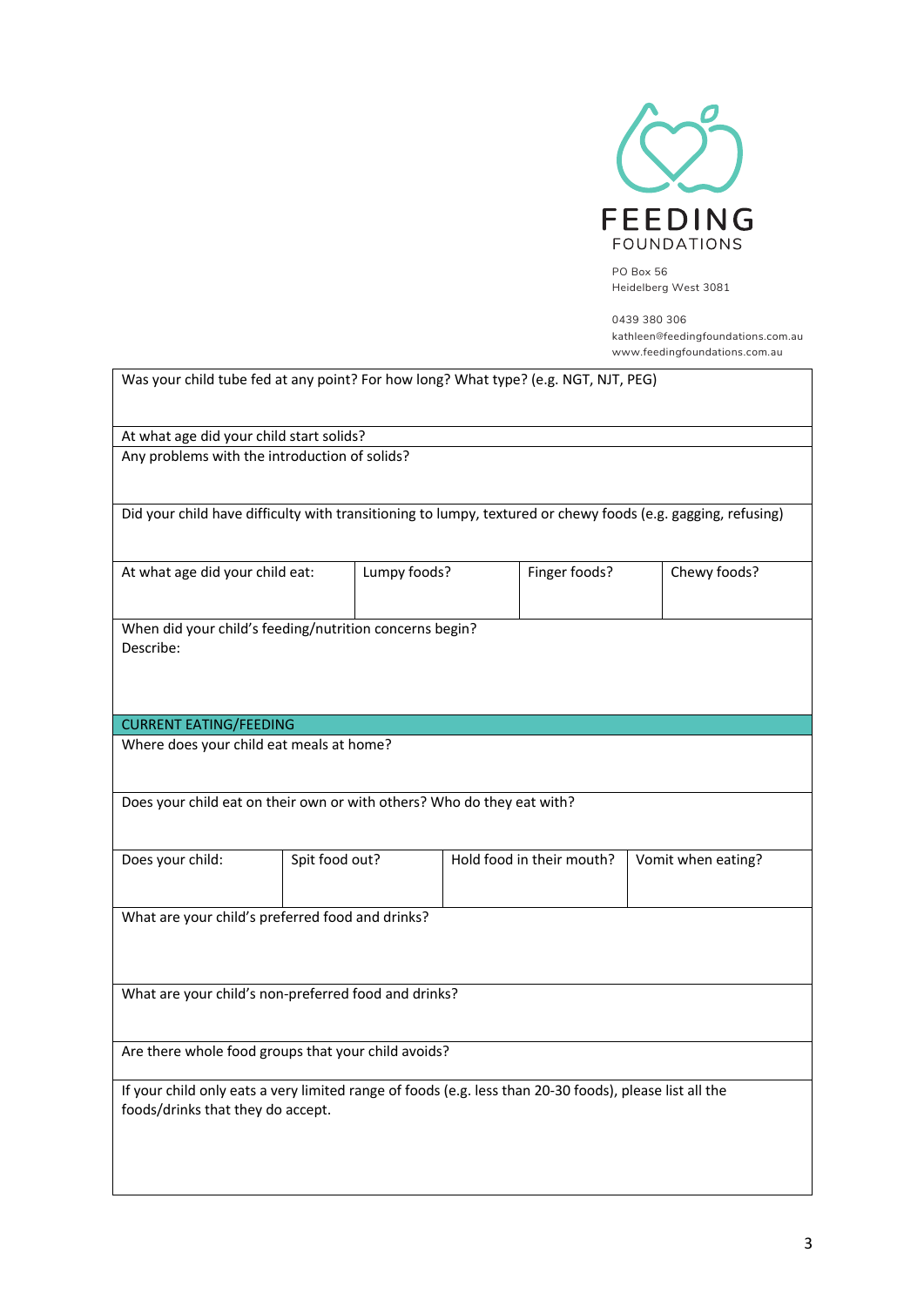How does your child behave at mealtimes?

How do you respond?

Does your child refuse to eat? Under what circumstances?

Are mealtimes stressful? Please describe:

How long does each meal take?

Does your child display anxiety around food, drink or mealtimes? Please describe:

What have you tried to help your child with their feeding/eating problem?

Do you need to use distractions to get your child to eat (e.g. TV, iPad)?

| <b>SENSORY PREFERENCES</b>                                             |                       |                   |                    |  |  |
|------------------------------------------------------------------------|-----------------------|-------------------|--------------------|--|--|
| Does your child enjoy messy play (e.g. sand/dirt/playdough etc) YES NO |                       |                   |                    |  |  |
| Does your child enjoy playing with or touching their food? YES NO      |                       |                   |                    |  |  |
| Are there any food/textures that your child will not touch? YES NO     |                       |                   |                    |  |  |
| Does your child dislike messy hands or face? YES NO                    |                       |                   |                    |  |  |
| Does your child dislike having their teeth brushed? YES NO             |                       |                   |                    |  |  |
| Is your child very sensitive to certain smells or sounds? YES NO       |                       |                   |                    |  |  |
| Does your child prefer:                                                | Bland or strong food? | Smooth or crunchy | Cold or hot foods? |  |  |
|                                                                        |                       | texture?          |                    |  |  |
|                                                                        |                       |                   |                    |  |  |